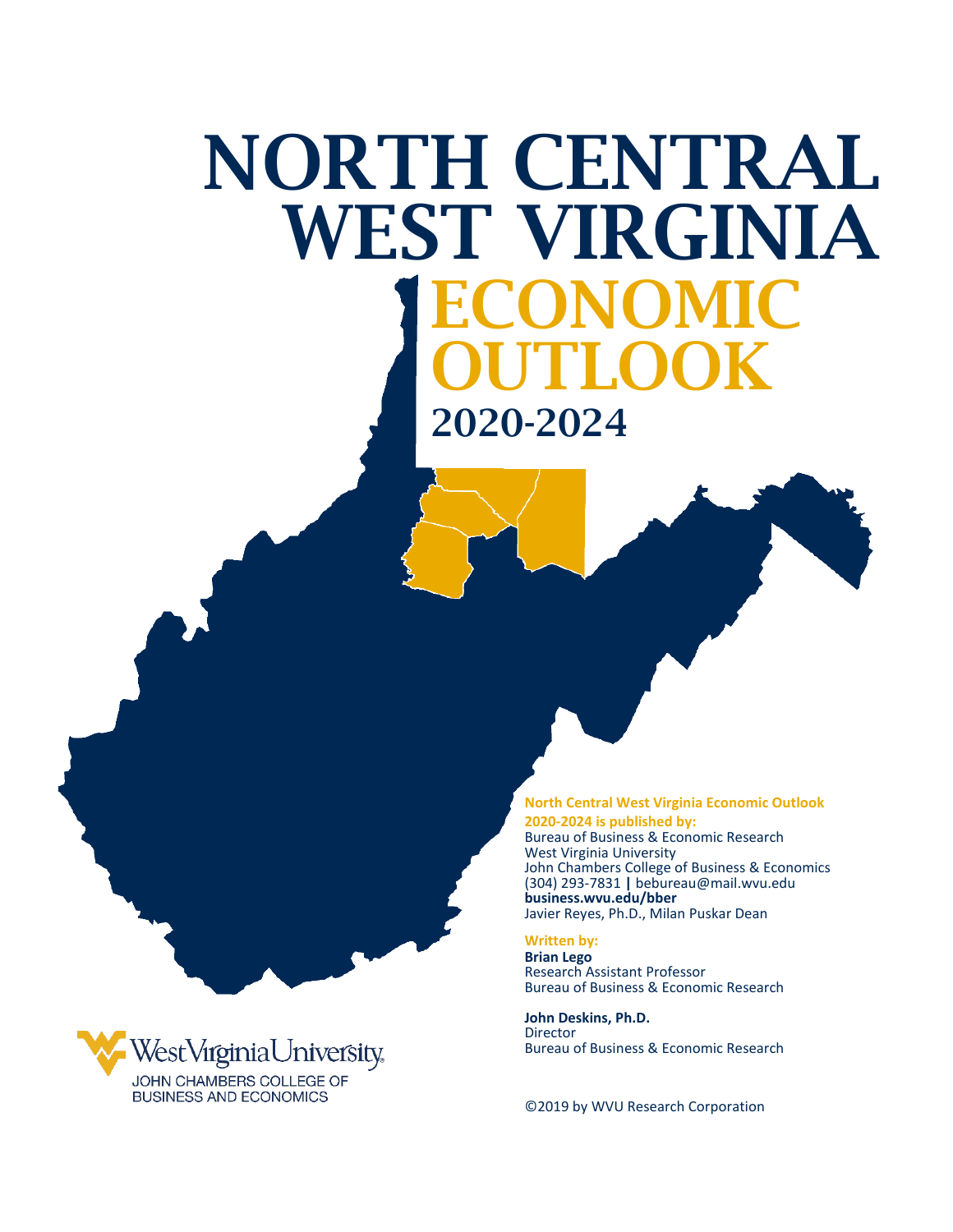# **Executive Summary**

North Central West Virginia has remained one of the state's healthiest economic regions and continued to post solid job growth over the past couple of years. Even with some recent job losses by at one of the area's largest employers and protracted stoppages to natural gas pipeline projects, the area has recorded solid gains in income and employment and all four of the region's counties have shown varying degrees of improvement across a range of labor market indicators. In this report, we present a detailed discussion of North Central West Virginia's economy along with our forecast for regional conditions for the next five years.

Several key facts behind the recent economic performance of North Central West Virginia are as follows:

- **North Central West Virginia added more than 8,000 jobs between early-2010 and mid-2019, nearly equaling statewide job growth over this period.** The region saw little change in payrolls between mid-2014 and late-2016, but employment in the four-county area has increased by 3,500 since early-2017.
- **Among the region's four counties, Monongalia and Harrison counties have accounted for the bulk of economic growth both in recent quarters and over the past several years**. Marion County's economy has stabilized after seeing significant job loss over the previous decade.
- **Many of the region's sectors have outperformed statewide growth by sizable margins in recent years.**
- **The energy sector has seen a great deal of volatility in recent years**, **as regional coal and natural gas production have essentially gone in opposite directions** due to structural changes in the US electric power sector and rising global demand for natural gas.
- **Unemployment in the region is consistently lower than the statewide average by a sizable margin.**
- **Labor force participation is higher in the area compared to the balance of West Virginia.** While the region does lag the overall national average, workforce participation for several age groups is well above average.
- **Per capita personal income growth in North Central WV has lagged state and national averages since 2012.** Three counties in the region rank among the state's ten highest in terms of per capita income levels.
- **Regional demographic trends are also favorable. Nearly 27,000 residents have been added to the area since 2000.** The area's population is also younger and more highly-educated versus statewide norms.

Our forecast calls for North Central West Virginia to grow at a rate similar to the region's performance from the previous decade. Key aspects of our North Central forecast are as follows:

- **We expect employment to grow at an annual rate of nearly 0.8 percent per year in North Central WV.** This rate is higher than expected growth for West Virginia overall (0.2 percent) and surpasses the national average (0.6 percent).
- **Monongalia County is expected to exhibit the highest rate of job growth among the region's four counties.**  Harrison County is expected to grow at an aboveaverage rate, but at the same time likely has the most potential to deviate from expected growth.
- **The energy sector, professional and business services, health care and manufacturing are the sectors likely to lead in terms of overall regional job growth, though manufacturing is subject to considerable risk due to Mylan's merger with another pharmaceutical company**.
- **Unemployment is expected to remain low in coming years and should remain appreciably lower than the statewide average throughout the outlook period.**
- **Real per capita personal income is expected to increase at an annual average rate of more than 1.7 percent** over the next five years. This rate of growth surpasses the statewide average by a healthy margin.
- **The region's population is expected to continue to grow in coming years,** but all the anticipated gains will occur in Monongalia County.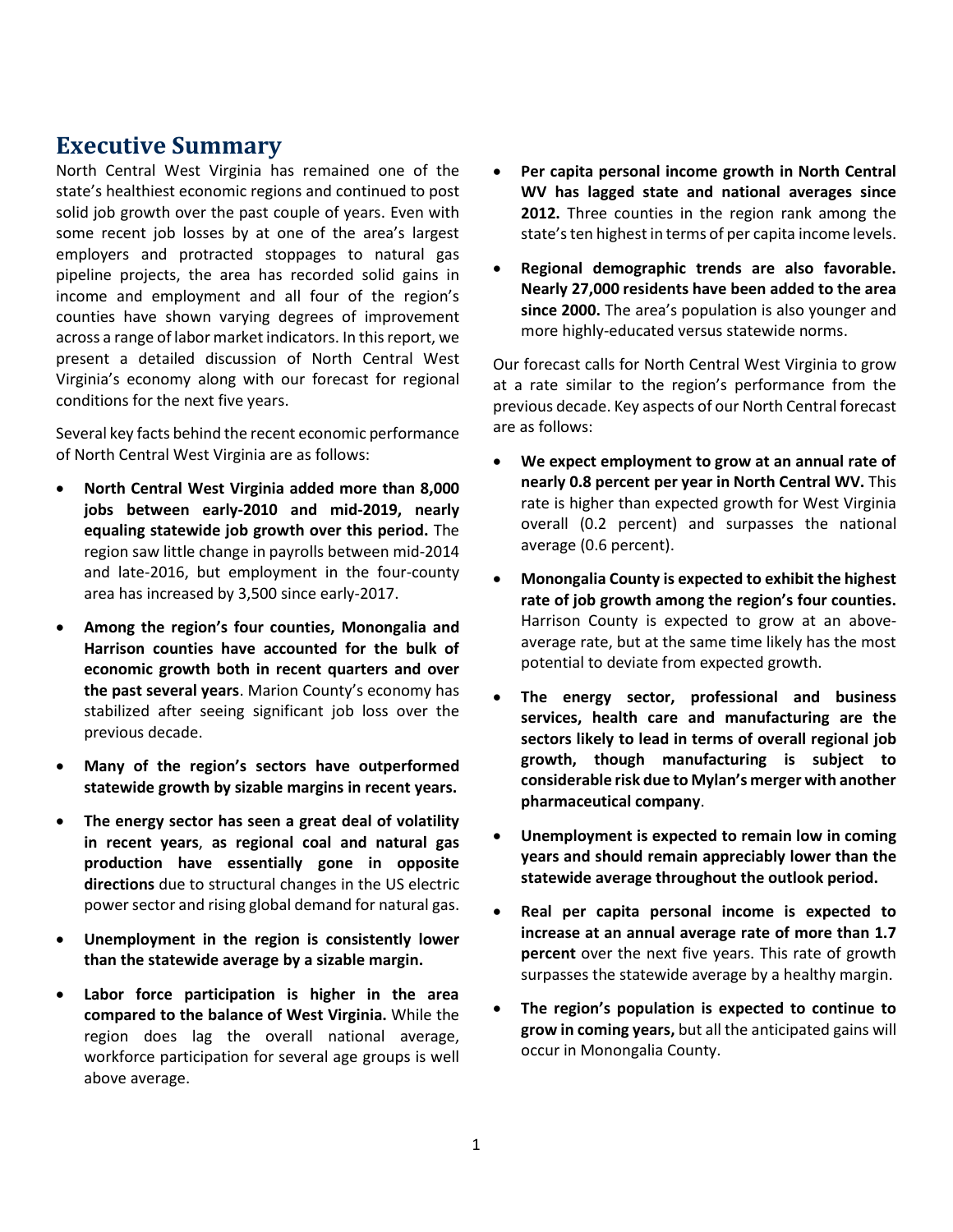## **Recent Economic Performance**

North Central West Virginia<sup>1</sup> has stood out as a consistent performer and one of the few economic regions in the state to register appreciable growth in payrolls and real wages over the past decade or so. Indeed, even with the region's economic slowdown that was linked to a slump in the energy sector between late-2014 and late-2016, the four-county area has managed to notch positive job and real wage growth in eight of the nine last years. While renewed increases in natural gas output and expansions in natural gas pipeline infrastructure within the region have provided a boost to the area's economic growth, as a testament to the region's economic diversity, gains have occurred across an array of sectors –  $124$ with manufacturing representing the major drag on the four-county area's performance. Overall,  $120$ North Central West Virginia employers have added nearly 4,000 jobs since the first quarter of

**PERFORMANCE BY COUNTY** Monongalia County represents the primary economic engine for North Central West Virginia. West Virginia University, with more than 24,200 students and 6,400 faculty and staff members located at the university's main campus in Morgantown, acts as a stabilizing force amid the ups and downs caused by macroeconomic fluctuations and regional volatility in energy production. WVU has generated growth opportunities for the region's economy thanks to numerous new construction and renovation projects across the university's three campuses in addition to the generation of positive spillover effects created by faculty and staff engaging in research and outreach activities. While the FY2019 allocation from the state's budget did increase the university's baseline spending allocation by \$5 million, most of this increase was allocated to fund faculty and staff raises and only served to offset cuts in funding from the past several fiscal years.

 $2017.<sup>2</sup>$ 

 $\overline{\phantom{a}}$ 

While WVU represents Monongalia County's single-largest economic driver, the private sector has accounted for a significant portion of local

economic growth in recent years as well. Projects such as the build-out of University Town Centre, Suncrest Towne Center and Fort Pierpont, as well as the early phases of construction and land development related to the WestRidge Business Park expansion serve as examples of major commercial and retail projects. In addition, WVU Medicine and Mon Health System have added outpatient, surgical and specialty care facilities in Morgantown and have also expanded the footprints of their main campuses





<sup>2</sup> Sources for historical information are noted in each figure.

 $<sup>1</sup>$  For the purposes of this report, North-Central West Virginia consists</sup> of Harrison, Marion, Monongalia and Preston counties.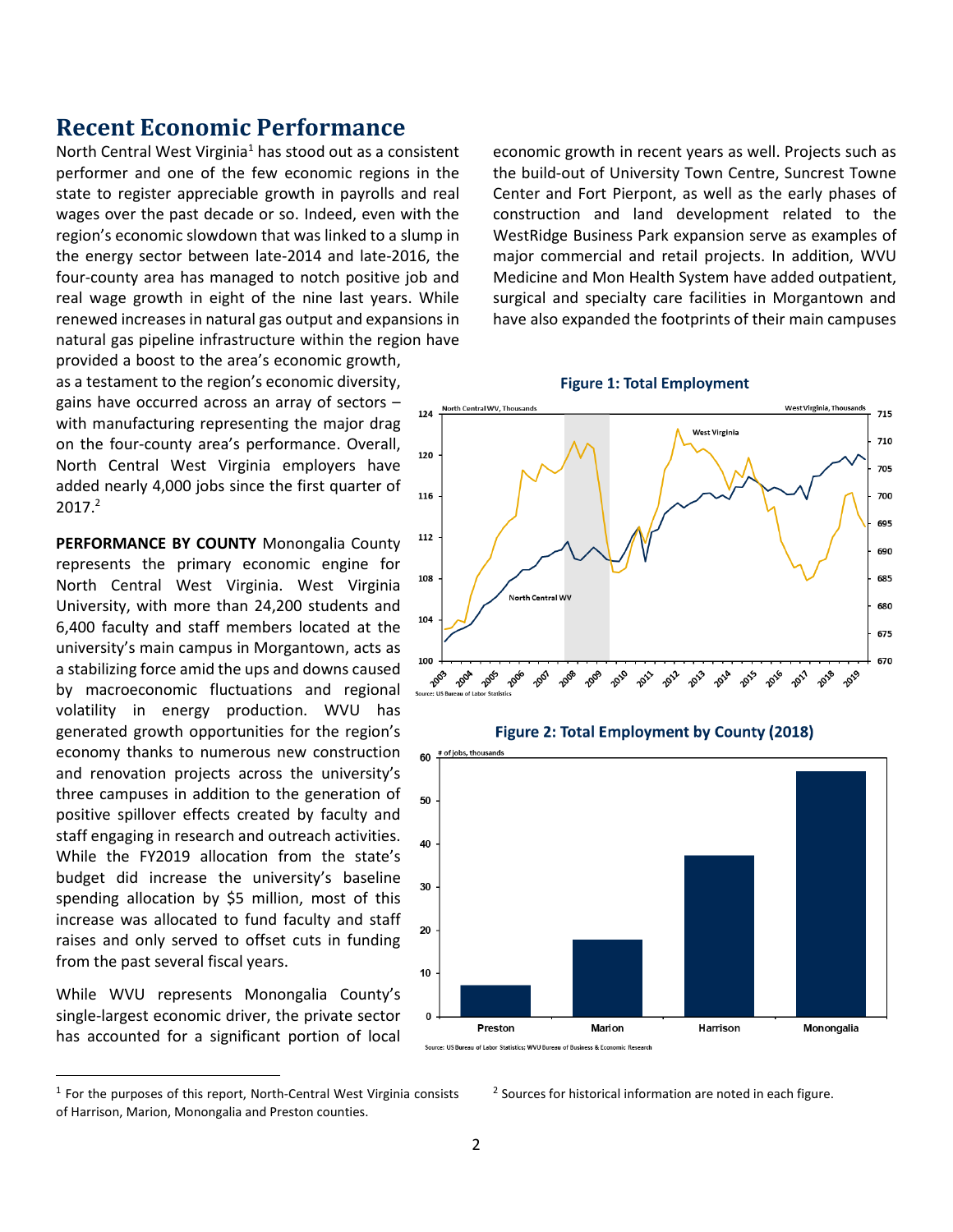

### Figure 3: North Central WV Employment Distribution by Sector

over the past several years, providing a sizable boost to local healthcare sector payrolls.

Although the economic backdrop for Monongalia County has been decidedly positive, one of the region's largest private sector employers has experienced some turbulent conditions and faces some significant near-term uncertainty. Indeed, Mylan Pharmaceuticals has eliminated several hundred jobs over the past two years and faced intense public scrutiny over pricing of some generic drug products—especially the epipen. Lastly, in late-July 2019, Pfizer announced its decision to purchase Mylan and merge it with Upjohn, spinning off the operations into a new company. No indications have been made to date as to whether Mylan's operations in Morgantown will experience any workforce reductions as a result of the merger but remains a significant risk to the region's economic performance as the company employs more than 2,000 people locally.

After remaining in a stable range between early-2012 and mid-2016, Harrison County has accounted for a growing share of overall regional growth over the past three years. Accelerating growth in natural gas output and large-scale construction of new natural gas pipeline capacity have provided a significant boost to local economic activity. Indeed, the Mountain Valley Pipeline (MVP) and Atlantic Coast Pipeline (ACP) as well as the Goff Connector all lie within the county's boundaries, while the Mountaineer XPress (MXP) and Sherwood Lateral for Rover II are located just to the West in Doddridge County. The MVP and ACP are currently held up due to federal court rulings, these and other projects appreciably bolstered regional growth.

The other major sources of gains for Harrison County in recent years stem from development at the North Central West Virginia Airport, including the addition of flight services and an increase in aircraft repair and servicing at hangars. Also, the continued build-out of the Charles Pointe and White Oaks development as well as expanded hiring at the FBI's Criminal Justice Information Services (CJIS) facility in Clarksburg have lifted the county's performance over the past few years.

Preston County's employment situation has been stable for the most part during the past five years or so. By comparison, Marion County has generally been the weakest performer within the North Central WV region over the past several years. Payroll levels have increased moderately since mid-2018, but even with the jobs added by coal and natural gas over the past few years, Marion County's level of employment is only slightly higher than what was observed in the early 1990s.

**PUBLIC SECTOR** The public sector is a major feature of North Central West Virginia's economic landscape. In addition to the presence of higher education institutions, namely WVU and Fairmont State University, several major federal installations can be found in the area, including the FBI's CJIS facility, Department of Energy's National Energy Technology Laboratory, Louis A. Johnson VA Medical Center, National Institute for Occupational Safety and Health (NIOSH) and US Bureau of Prisons.

The backdrop for state employment in the four-county area has been weak due to the protracted nature of West Virginia's poor fiscal conditions and declining enrollment figures for both WVU and Fairmont State. These institutions did see some relief in 2019 thanks to a strong increase in tax revenue collections, but most of their funding gains were to meet increased faculty and staff salaries. More recently, the Justice Administration has signaled state agencies need to be prepared for mid-year budget cuts due to below-target revenue collections for FY20. Federal employers in the region have also been under pressure due to slow federal spending growth and re-alignment of budget priorities under the Trump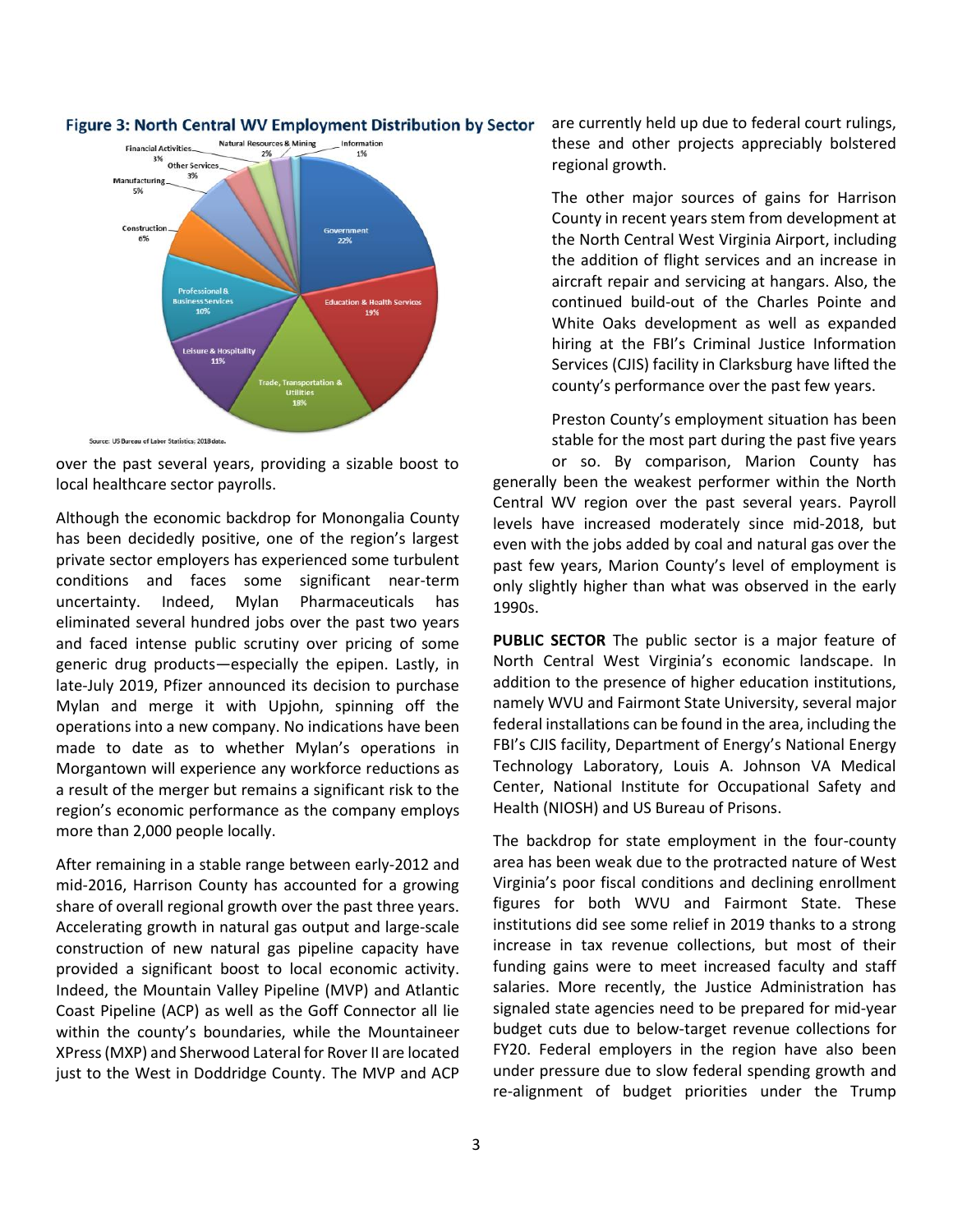Administration, but personnel and program investments at the FBI's facility since 2016 have boosted federal payrolls in the region.

**HEALTHCARE SECTOR** Healthcare services also represents another linchpin to the North Central Region's economy. J.W. Ruby Memorial Hospital and the Monongalia Health System employ more than 9,000 people in Monongalia County alone and WVU Medicine has aggressively expanded its operations, including a new 114-bed Southeast tower at Ruby Memorial and the Outpatient Center at University Town Centre. Work is also currently underway on a new 155-bed tower that will house an expansion for WVU Medicine Children's Hospital, though construction is not expected to be completed until next year. Monongalia Health System has added several smaller facilities in recent years, chiefly the Monongalia Health Medical Park facilities adjacent to Route 705 in Morgantown. All told, the sector has added nearly 5,000 jobs on net in the four-county area since the beginning of 2010, though these gains occurred mostly in Monongalia and Harrison counties.

**CONSTRUCTION** North Central West Virginia has been home to a significant amount of natural gas pipeline construction activity. Indeed, Harrison County has been a central location for much of this development as the Atlantic Coast Pipeline (ACP), Mountain Valley Pipeline (MVP) and Goff Connector all lie within the county's borders. In addition, the \$555-million Hammerhead Pipeline project will connect be a 65-mile connection between the MVP and Ohio Valley Connector in Wetzel County, and will be built through western portions of Monongalia and Marion counties.

These projects have been bogged down by courtordered delays and regulatory reviews by FERC and other federal agencies. However, a significant portion of construction has already taken place, but more importantly these projects will alleviate a significant bottleneck to the Appalachian Basin's natural gas pipeline infrastructure. The region's natural gas output has been sold at relatively large discount since it cannot be easily delivered to and utilized by industrial and electric utility end users. Finally, the projects have resulted in the addition of hundreds of new construction and trucking jobs in the four-county area due to intense labor needs for site preparation, transporting and installing pipe, and adding compressor stations and other major equipment investments.

**ENERGY** The natural resources and mining sector accounts for only 2 percent or so of jobs in the region, but cyclical and structural changes in energy production have had substantial impacts on the North Central region's economy. Harrison County has consistently ranked among the state's top natural gas-producing counties but has not kept pace with Doddridge, Marshall, Ritchie, Tyler and Wetzel counties. However, many drilling and field service firms that operate in fields located in surrounding counties have established their regional operations in and around the Clarksburg area.

Monongalia and Marion counties have experienced strong growth in withdrawal volumes in recent years, though they still account for a relatively small share of statewide production. Overall, regional employment in the oil and gas industries has increased more than 18 percent since late-2016. In addition to abundant natural gas assets, North Central West Virginia contains an appreciable amount of coal production. Total tonnage reached 18.1 million tons in 2018, a half-million ton drop versus 2017. Through the first three quarters of 2019, coal tonnage has declined 2 percent compared to the same period last year. While output has held relatively steady during the past year or so, coal mine payrolls have remained mostly stable at nearly 1,500 over the past year.

**UNEMPLOYMENT** North Central West Virginia consistently has an unemployment rate that comes in well



#### **Figure 4: Unemployment Rate**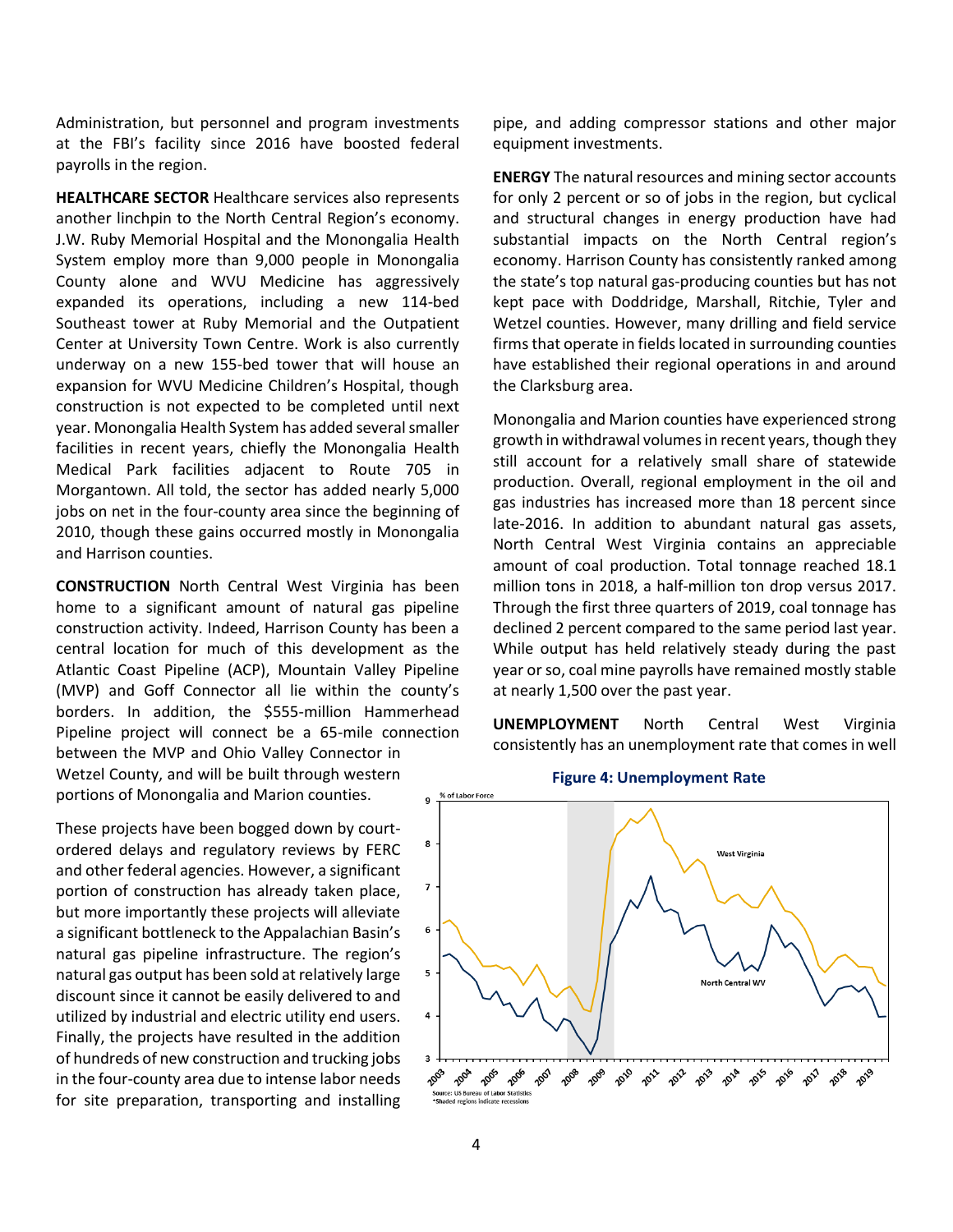

#### **Figure 5: Unemployment and Labor Force Participation by County**



**Figure 6: Per Capita Personal Income** 

below the statewide average. The four-county region's jobless rate reached its lowest level on record in mid-2008 at just above 3 percent before more than doubling to a peak of 7.3 percent by the end of 2010.

After falling steadily over the subsequent four years to a low of 5 percent in late-2014, energy industry layoffs and uncertainty in the public sector caused the region's unemployment rate to surpass 6 percent in less than a year's time. Since that point, however, the regional unemployment rate has trended lower and has remained below 4 percent in each of the past two quarters—the lowest sustained reading since 2008. Among the four counties, Monongalia possesses the lowest rate in the region at 3.4 percent, while Marion County contains the highest incidence of unemployment at 4.8 percent.

Workforce participation tends to exceed statewide averages in North Central West Virginia. Overall, the four-county region's labor force has expanded by more than 6,000 since the beginning of 2012, with half of that gain occurring in the span of just the last two years. This stands in contrast to the rest of West Virginia, where the adult-aged workforce has contracted significantly. In terms of the share of residents aged 16 and older that actively participate in the workforce, Monongalia County has the highest at nearly 60 percent either holding a job or actively seeking employment. Preston County is the lowest in the region but is generally on par with the statewide average. Moreover, while all four counties lag the national average rate of workforce participation by several percentage points, most of the region performs well when comparing this labor force measure for the prime working-age population of 25 to 54 years of age.

**INCOME** Per capita personal income (not adjusted for inflation) in the North Central West Virginia Region was estimated at nearly \$42,700 during calendar year 2018. This marked a 3.4 percent rate of growth in average income levels from 2017. Overall, North Central West Virginia has

#### Figure 7: Per Capita Personal Income by Area (2018)



rce: US Bureau of Economic Analysis<br>:: County per capita income figures for 2018 are provisional estin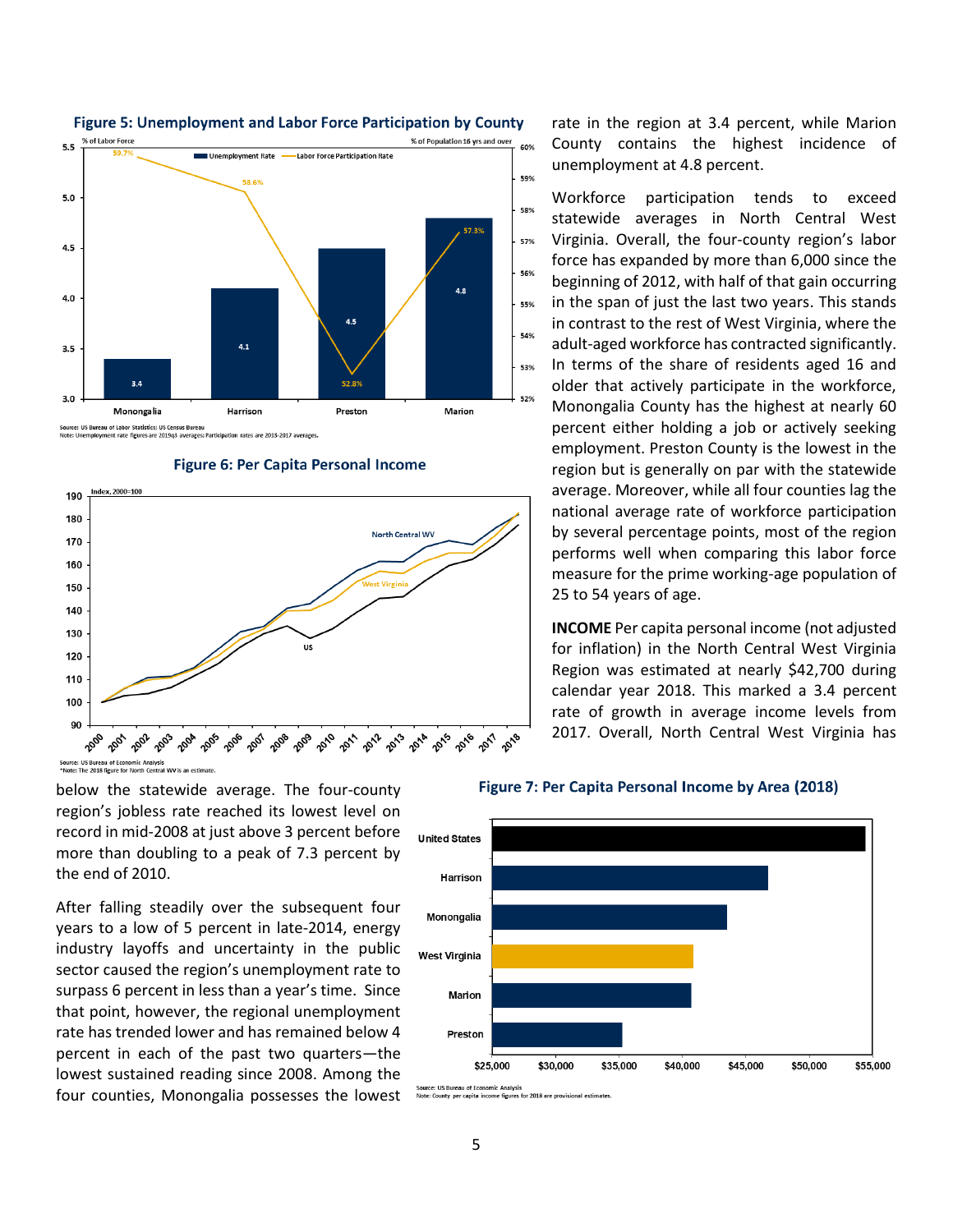

#### Figure 8: Average Annual Salary by Major Sector (2018)

.<br>Source: US Bureau of Labor Statistics

seen per capita income increase nearly 13 percent since 2012, falling short of state and national growth.

Harrison County has the highest per capita income of all four counties in the region at approximately \$46,700 in 2018, followed by Monongalia, where residents earned more than \$43,500 on average. While the region's diverse mix of high-wage industries does make income growth somewhat less volatile, per capita income trails the national average by a considerable margin overall due to the presence of tens of thousands of college students at WVU, Fairmont State and smaller institutions.

**POPULATION** Although many economic regions in West Virginia have suffered sustained population losses, North Central West Virginia has tended to see gains in the number of residents, adding nearly 27,000 people overall since 2000. The region did experience slight population declines the last two years. Monongalia County represents the region's most populous county and is the third largest statewide at 106 thousand residents and has been the region's leader in population growth over the past decade or so, offsetting the moderate losses recorded in Harrison and Marion counties.

**DEMOGRAPHICS** Many of North Central West Virginia's underlying demographics offer a noticeable contrast to the rest of the state. However, many of these differences are driven in large part by Monongalia County, since the region's other three counties resemble the state by most demographic measures. For example,

while the region's overall median age is 38 years, the presence of West Virginia University helps to place nearly 40 percent of Monongalia County's population under the age of 25 and make the area's overall age distribution appear measurably younger.

Finally, rates of educational attainment for the region are noticeably higher versus other parts of the state as nearly 28 percent of residents aged 25 and older possess a college degree, more than 7 percentage points above the statewide figure. Unsurprisingly, Monongalia County contains the state's highest concentration of college graduates and is the only county in the state to exceed the national average, as more than 40 percent of residents 25 years and older hold bachelor's degree or higher.

|                                                                   | North Central WV | <b>West Virginia</b> | <b>United States</b> |
|-------------------------------------------------------------------|------------------|----------------------|----------------------|
| <b>Total Population (2018)</b>                                    | 263,910          | 1,805,832            | 327,167,434          |
| % Population Under 18 (2018)                                      | 18.8%            | 20.2%                | 22.6%                |
| % Population 65 Years + (2018)                                    | 16.8%            | 19.9%                | 15.8%                |
| Population with Less than High School Diploma (2017, 25 yrs. +)   | 10.8%            | 12.9%                | 12.0%                |
| Population with High School Diploma, No College (2017, 25 yrs. +) | 36.8%            | 41.2%                | 27.1%                |
| Population with Some College (2017, 25 yrs. +)                    | 24.8%            | 25.7%                | 28.9%                |
| Population with Bachelor's Degree or Higher (2017, 25 yrs.+)      | 27.6%            | 20.2%                | 32.0%                |
| Median Age (2018)                                                 | 38.1             | 42.7                 | 38.2                 |
| Mean Household Income (2017)                                      | \$66,444         | \$59,557             | \$84,525             |
| Average Household Size (2018)                                     | 2.62             | 2.50                 | 2.74                 |

## **Figure 9: Summary Population Profiles**

Source: US Census Bureau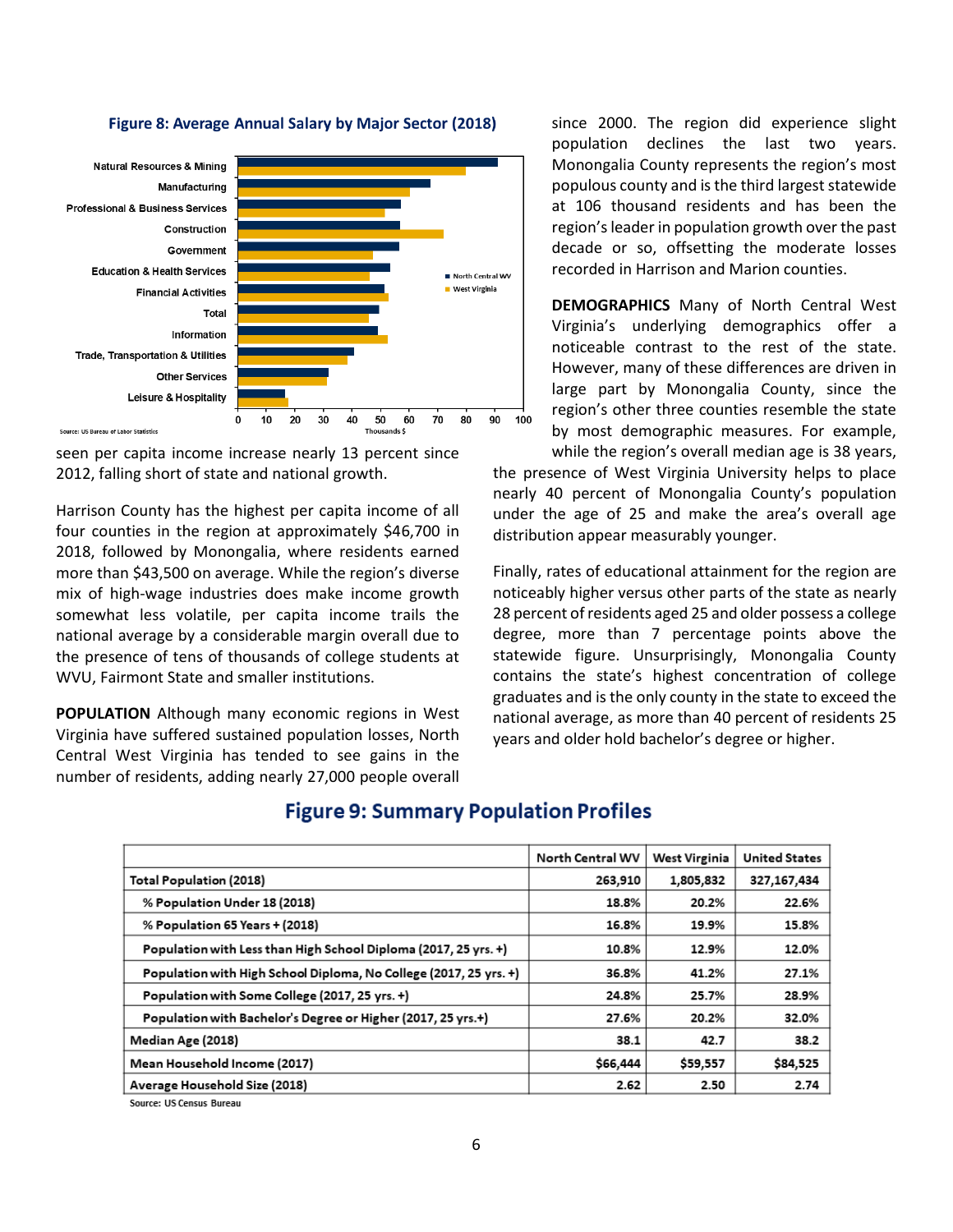## **Economic Outlook**

Expectations for the US and West Virginia economies during the forecast horizon will have a significant impact on the North Central Region's economic performance. Our forecast calls for the region to shrug off a slight decline in payrolls during 2019 and record growth that tends to exceed statewide and national averages over the remainder of the outlook period.



**EMPLOYMENT OUTLOOK** We anticipate total employment in the four-county region will increase at an average annual rate of nearly 0.8 percent. This pace of job growth is nearly identical to what was observed during the past decade and will only augment the North Central region's share of overall statewide economic output going forward. Regional growth will likely be strongest between 2020 and 2022 with payroll gains expanding at an annual average of 1 percent over those years. While growth will be relatively broad-based overall during the five-year outlook period, the surge in growth expected over the next few years will be led by several major construction projects

Monongalia County is expected to pace the region overall in terms of job growth during the outlook period, even surpassing the national average by nearly one-half of a percentage point. However, Mon County's growth will be subject to considerable risk going forward as it remains unclear how Mylan's purchase by Pfizer and

in Monongalia and Harrison counties.

subsequent merger with Upjohn will affect the pharmaceuticals production facility and research labs in Morgantown. Harrison County is expected to grow at an above-average pace during the outlook period though job growth will likely be strongest during the first few years thanks to robust construction activity. At the same time, Harrison does have the most potential (both upside and

> downside) in the region for growth to differ from the baseline due to its higher exposure to cyclical swings in natural gas and manufacturing activity. Preston County is expected to post employment growth of 0.5 percent per year, though the relatively low level of employment makes it easy for the county to lag or exceed forecast job growth. Marion County will likely enjoy the slowest growth in the four-county area at 0.3 percent during the five-year outlook period and these will mark only a very mild recovery from the deep losses experienced in the county's protracted economic downturn that lasted from 2012 to 2018.

> **SECTOR OUTLOOK** The natural resources and mining sector is expected to pace the region's overall job growth during the outlook period, with

payrolls rising by an average annual rate of 2.1 percent. Regional coal production faces a great deal of risk from continued structural change in the domestic electric power sector as several coal-fired power plants in other states that purchase coal from area mines have become



#### **Figure 11: Employment Growth Forecast by Area**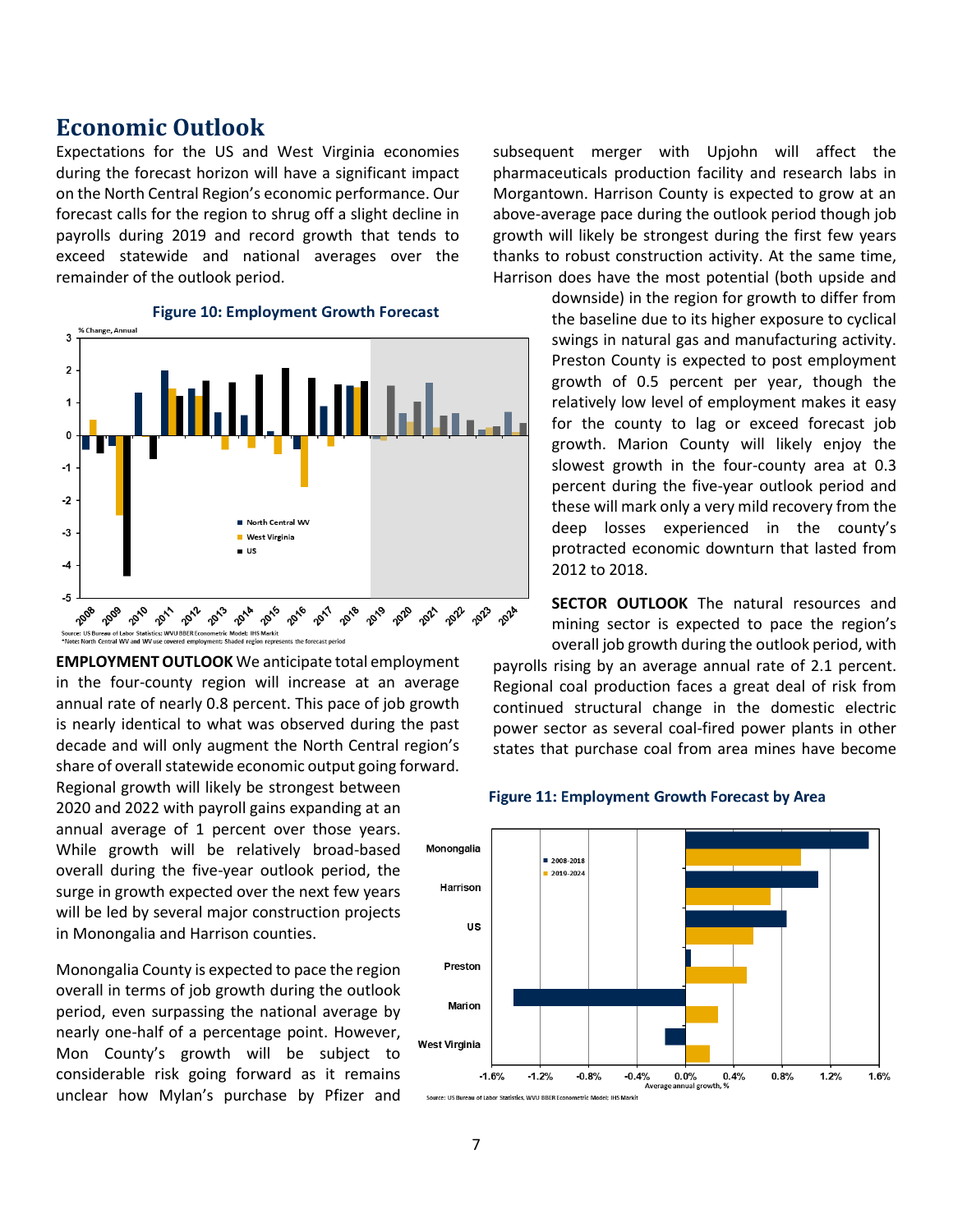

## Figure 12: North Central WV Employment Growth Forecast by Sector

increasingly uncompetitive with combined-cycle natural gas plants and utility scale renewable generators.

At the same time, the region's natural gas industry is positioned to drive growth in the overall sector thanks to the continued development of natural gas and natural gas liquid (NGL) resources throughout the tri-state area and continued increases in domestic and international demand for natural gas. The delays for the MVP, ACP and Hammerhead project are expected to shut-in regional production to some extent over the next several quarters, but the forecast operates under the assumption assumes the projects will eventually clear legal and regulatory hurdles by mid-2020 and enter service by 2021.

While downstream natural gas industries will remain absent within the North Central region, the opening of the Shell ethane cracker in Monaca, PA, in 2022 will signify the first step in developing a more diversified network of uses for the four-county area's natural gas production beyond sourced fuel for power plants, delivering gas by pipeline to industrial customers along the Gulf Coast or converting it to LNG so as to export overseas.

The professional and business services sector is expected to add jobs at a rate of 1.3 percent annually during the outlook period, benefiting in part from broader regional and national economic growth underpinning demand for business support firms. Tech services firm Leidos agreed to consolidate its Morgantown Area operations into one new larger facility in the WestRidge business park and is also expected to increase its local workforce in order to manage a \$100 million contract focused on bolstering

cybersecurity and enterprise security for the National Oceanic and Atmospheric Administration (NOAA). WVU's presence will certainly engender further opportunities for research, innovation and technology going forward, as will the assortment of federal and private research facilities that are located along the I-79 High-Tech Corridor.

In addition, the professional and business services sector is expected to benefit directly from the energy sector's rebound and projected growth over the next several years. Indeed, contract labor services are utilized heavily by gas drilling firms and as production and exploration activity continue to increase over the next couple of years these jobs should increase in number. The sector

will also see a continued bump in payrolls over the next couple of years as the ACP, MVP and Hammerhead project work toward completion and enter service at some point during 2021 or 2022. Finally, given the many complexities associated i land development, gas leases and other deals, rising natural gas production bodes well for a range of firms specializing in legal, accounting, engineering and other expert service industries.

While construction will not rank as the region's fastest growing sector over the entirety of the outlook period, a host of projects driven by the energy industry as well as large increases in public infrastructure spending will promote substantial growth in construction activity for several parts of the region during the middle portion of the outlook period. Of course, the ACP, MVP and Hammerhead project represent a significant keystone in not only fostering the next stage in growth of the tri-state area's natural gas industry, but also providing a source of jobs for highly-skilled and high wage construction trades workers.

Despite the massive growth in natural gas production within West Virginia, the state has remained an outlier compared to much of the Eastern US in that electricity generation is still overwhelmingly provided by coal-based power plants. However, that is expected to change within the next few years as Longview Power and Energy Solutions Consortium (ESC) intend to build advanced combined-cycle natural gas power plants in Monongalia and Harrison counties, respectively. Longview plans to construct a 1,200MW natural gas-fired power plant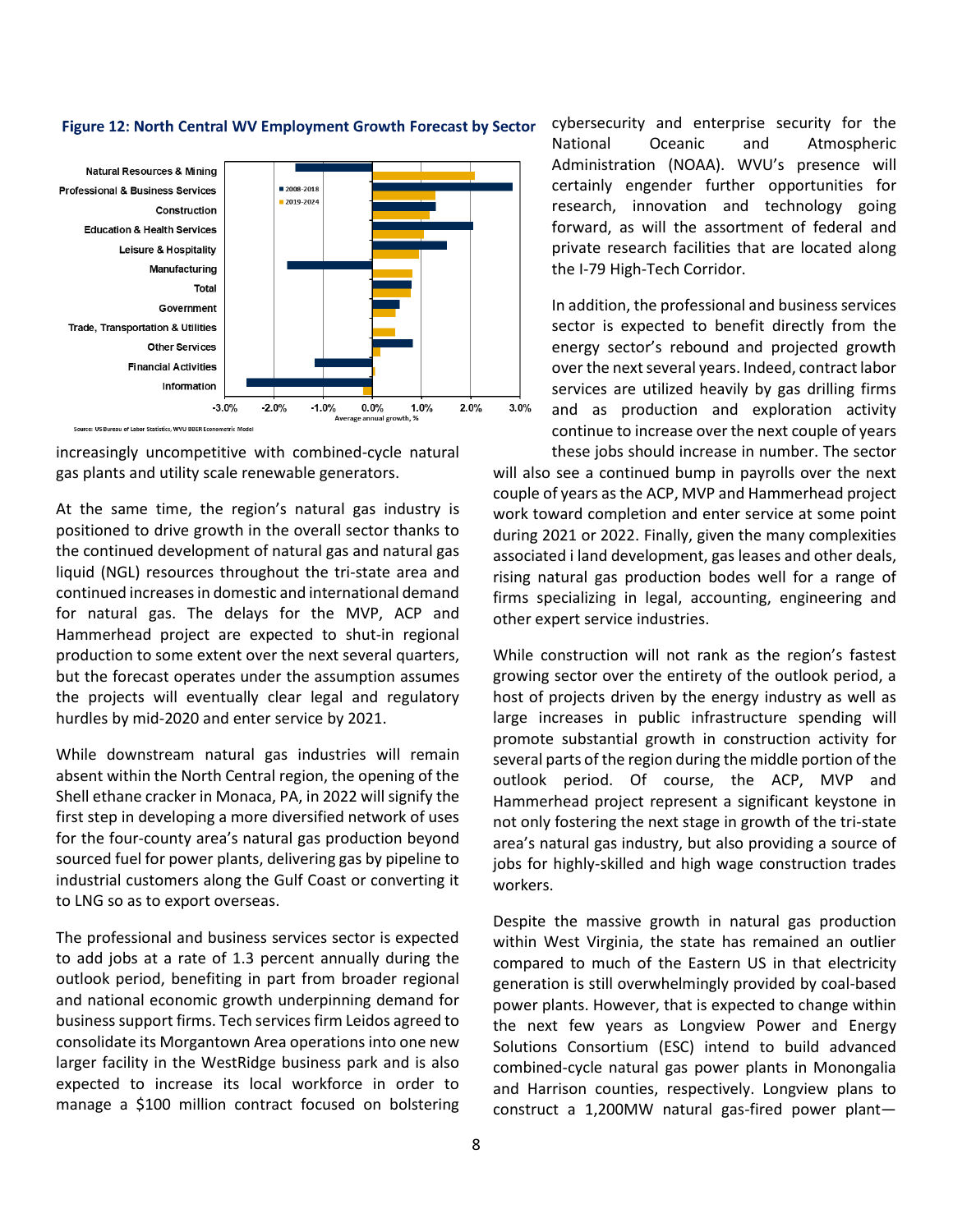along with a 70MW utility-scale solar installation—on a site adjacent to its existing coal-fired power plant. Although permit approvals could alter the project's timeline, the power plant is expected to create a few thousand construction sector jobs as it is built out to an anticipated completion in late-2022/early-2023. Once operational, the ACC-NG plant will require roughly 30 highly-skilled power generation jobs to keep the plant up and running. ESC's proposed natural gas plant will have a capacity roughly half the size of the Longview facility and assuming it meets the targeted commissioning date of mid-2022, the \$600-million+ project will create several hundred construction jobs.



**Figure 13: Unemployment Rate Forecast** 

WVU and WVU Medicine also have a handful of major projects that are expected to be completed during the 2020 to 2022 timeframe. Public infrastructure investments within the region will appreciable over the next several years. An array of major roadway and other public infrastructure projects have already been approved throughout the I-79/I-68 corridor in Harrison, Marion and Monongalia counties. Not only will these projects create direct economic impacts during the construction phase in the outlook period, they also create opportunities to ease prior limitations in the region's infrastructure that, had they not been addressed, would have placed limits on the North Central economy's growth potential—especially in Monongalia County.

After growing 2 percent annually over the last decade or so, the education and healthcare services sector is expected to see job gains come in at roughly half that pace during the outlook period. Most of these gains will occur within the first two years of the forecast horizon, coinciding with the WVU Medicine's addition of the new children's hospital facilities within the new Southeast Tower at Ruby Memorial. From a longer-term perspective, the region has become a hub for healthcare services for residents across West Virginia. This status will only be reinforced over the longer term as an aging population bids up demand for healthcare services statewide and some specialized services could be shifted entirely to the North Central Region as cost issues cause parts of West Virginia facing declining and/or highly-rural populations to focus on providing basic care.

> The North Central Region's core consumer-driven sectors, namely leisure and hospitality and retail trade, should continue to record steady increases in payrolls. Population gains and strong income growth in the region will drive most of these gains going forward. In addition, the eventual build-out of University Town Centre, along with the start of construction on consumer outlets at WestRidge have the potential to drive economic activity into less developed portions of Monongalia County. The Charles Pointe and White Oaks developments will remain focal points for consumer spending activity in the southern portion of the region and could see additional retail, dining, lodging and entertainment business appear during the outlook period.

Public sector employment in the four-county area is expected to grow 0.4 to 0.5 percent annually between 2019 and 2024. State government payrolls will increase slightly over the next five years, reflecting the cyclical and structural problems that are anticipated to continue for several of the state's major sources of tax revenue. Local government employment should see more potential for growth as increased revenue streams (local sales taxes and fees, natural gas, etc.) allow the area's city and county governments meet the needs of a growing population that demands more local government services.

The FBI Criminal Justice Information Services Division in Bridgeport could potentially add more workers depending upon expanded federal mandates on background checks conducted at the facility. Elsewhere, we do not anticipate any major changes for the region's other federal employers, but downside risks are a factor that cannot be